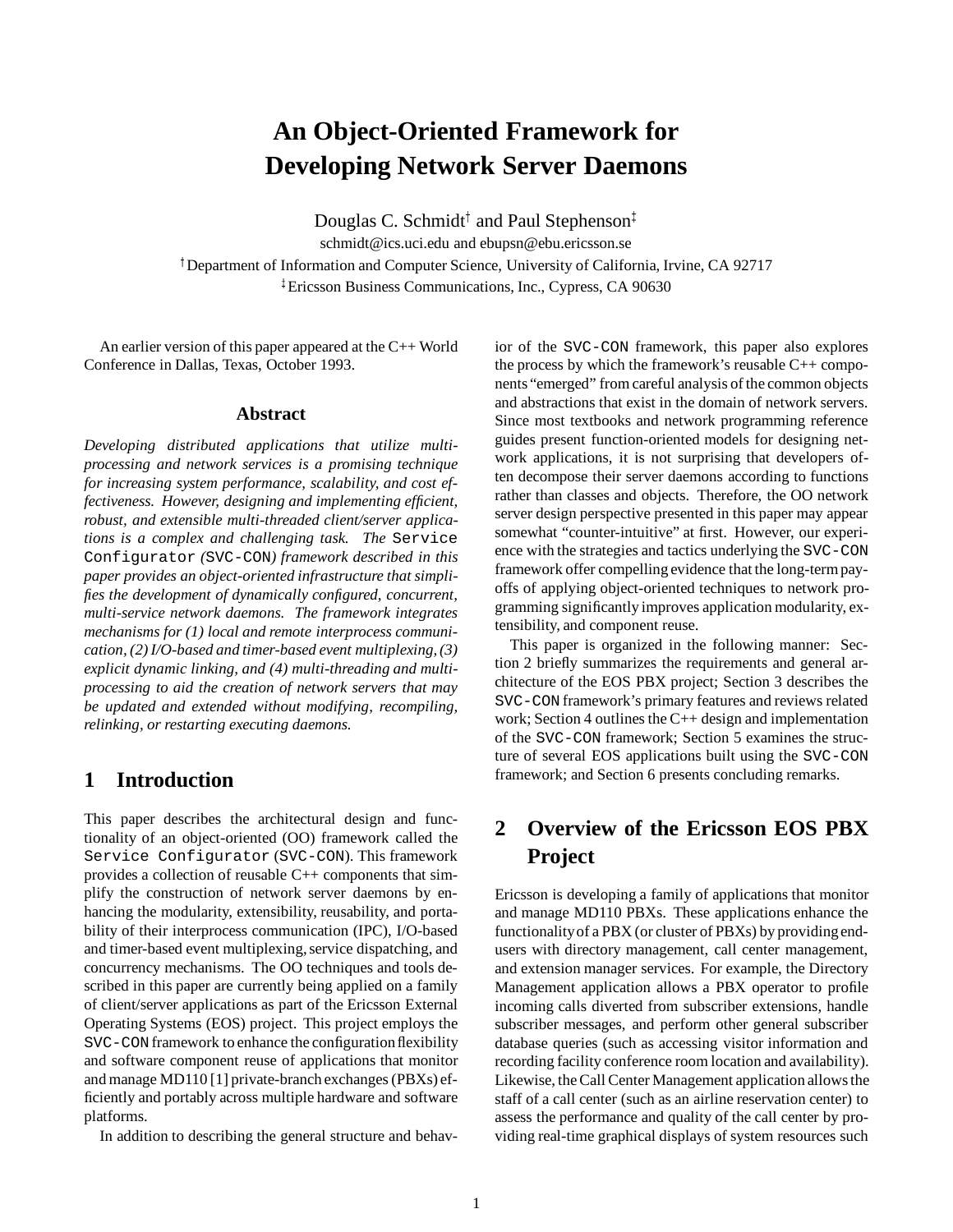

Figure 1: The EOS Client/Server Architecture

as agents and call queues. Finally, the Extension Management application allows a PBX administrator to view, add, modify, or delete PBX extensions interactively.

The architecture, design, and implementation of the Ericsson EOS applications are influenced by several general requirements that necessitate support for (1) *multiple application services*, (2) *platform independence*, (3) *configuration flexibility*, and (4) *efficient performance*. For example, multiple EOS application services must be available simultaneously to multiple remote users, potentially interacting with one or more PBXs. A client/server architecture (illustrated in Figure 1) was selected to support this distributed functionality in a scalable and relatively transparent manner. Each PBX is directly attached to a server host via a serial communication link, and one or more server daemons on the host supply services required by the client applications. The current EOS applications provide MD110 PBX communication services, database services, batch processing services, extension administration services, and asynchronous signal routing services (described in Section refusage).

Platform independence is another key requirement of the EOS project. Applications are targeted for various configurations of host and network platforms, including Windows NT, UNIX, Windows 3.1, and OS/2 running over TCP/IP and Novell IPX/SPX networks. The project relies heavily upon object-oriented design techniques and C++ language features to reduce the overall development effort and to improve software component reuse across platforms and among the family of related applications. In particular, the encapsulation and flexibility offered by C++ classes, abstract base classes, and parameterized types are used extensively to localize platform dependencies.

Two additional system requirements involve configuration flexibility and service performance. Since not all customers require every EOS feature, applications may be deployed with various combinations of services. It would be possible (although highly undesirable) to manually construct and deliver one or more client/server applications that are (1) customized for the services required by a customer and (2) optimized for the level of concurrency available on the host platform [2]. However, such a "statically configured" system would require the application service combination, client/server division of labor, and host platform to be completely fixed during product deployment. Our experience with earlier-generation EOS applications suggests that even if this information is available at the time of deployment, it will certainly change in the future, often upon short notice. Therefore, to maximize installation flexibility and to take advantage of available multi-processing capabilities, the EOS family of applications utilize SVC-CON framework features that defer decisions regarding both (1) the set of available services and (2) the partitioningof these services onto processes and/or threads until as late as possible – *e.g.,* initial server startup-time or even during run-time. As described below, the SVC-CON framework provides several foundation classes that support the deferred binding of services onto processes and/or threads. Other object-oriented components used by the EOS applications are described elsewhere [3, 4, 5].

# **3 The Service Configurator Framework**

The SVC-CON provides an object-oriented framework that simplifies the development, configuration, and reconfiguration of concurrent, multi-service network daemons. A daemon is a statically or dynamically configured process that executes in the "background" (*i.e.,* disassociated from any controlling terminal) on a host computer. The fundamental unit of configuration in the SVC-CON framework is the *service.* Network daemons provide communication-related services that resolve distributed name lookups, access net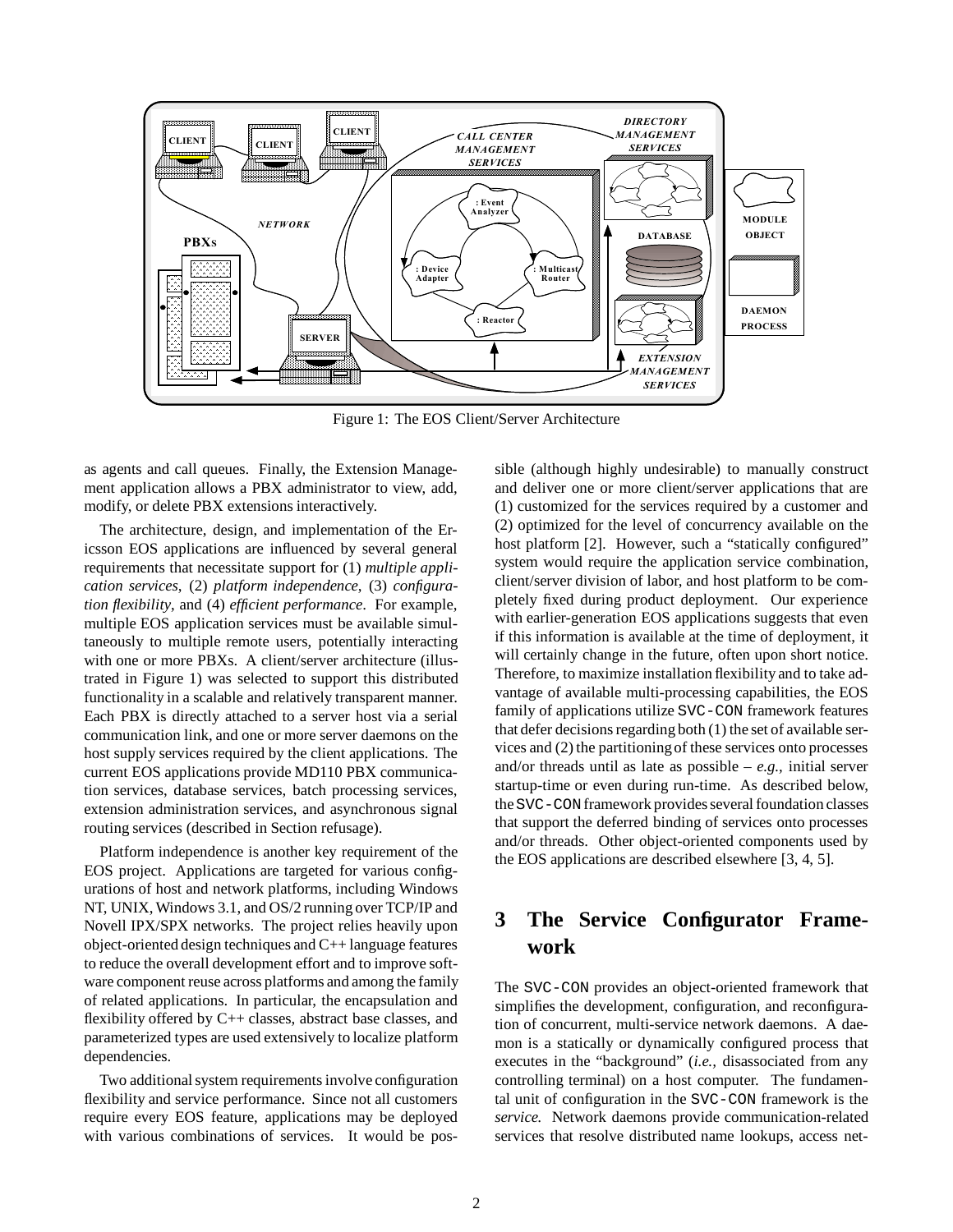work file systems, manage routing tables, and perform other remote services such as printing, login, and file transfer. In the EOS system, network daemons orchestrate the server-side directory management, call center management, and extension administration services.

Depending on configuration policies specified during system installation, the EOS applications run as one or more multi-service network daemons that simultaneously support multiple remote services via one or more OS processes and/or threads. Explicit dynamic linking may be used to dynamically (re)configure (*i.e.,* insert and remove) these services from a network daemon at run-time. Deferring the binding of services to processes and threads until run-time increases the flexibility, extensibility, and performance of network daemons. Moreover, in certain cases, daemons that execute within the SVC-CON framework may reconfigure their services *without* being terminated and restarted. In addition, the concurrency level of a network daemon may be fine-tuned during installation or run-time to match client application demands and available OS multi-processing capabilities more efficiently.

The SVC-CON framework integrates C++ language features (such as inheritance, dynamic binding, and parameterized types) and advanced OS mechanisms (such as the threads and explicit dynamic linking facilities available in SVR4 UNIX [6] and Windows NT [7]) to facilitate the development of network clients and servers that may be updated and extended *without* modifying, recompiling, relinking, or restarting the running daemons. In addition, it provides a suite of reusable components that extend the functionality of conventional port monitoring and service dispatching tools such as the UNIX System V Release 4 (SVR4) listen facility [8] and BSD inetd superserver [9].

The framework's components also reduce the effort required to develop network daemons. For instance, the SVC-CON framework's components simplify development by consolidating common server activities (such as I/Obased and timer-based event multiplexing, service dispatching, subroutine tracing and status logging, daemonization, service directory functionality, and various process, thread, and linking strategies) into reusable C++ foundation classes. These classes include the IPC SAP object-oriented transport interface [3] and the Reactor I/O-based and timer-based event multiplexing class library [4, 5] (both of which enhance application robustness by accessing OS local and remote IPC mechanisms via type-secure interfaces, rather than the weakly-typed "descriptor-based" underlying system call interfaces).

### **3.1 Conventional Port Monitoring and Service Dispatching Frameworks**

This section describes several conventional frameworks for developing, configuring, and reconfiguring network daemons. Section 3.2 compares the features of these frameworks with those of the SVC-CON framework.

#### **3.1.1 Single-Service Daemons**

In early versions of UNIX, standard network services such as remote file transfer (ftp) and remote login (telnet and rlogin) ran as single-service daemons that were initiated at OS boot-time [10]. The services offered by these daemons were configured *statically* at compile-time and/or static linktime. As illustrated in Figure 2 (1), a separate program was typically written to implement each service. Each service ran in a separate process, though a master daemon might spawn one or more slave processes to perform certain long-duration services externally in a separate address space on behalf of its clients.

As the number of system daemons grew steadily, however, this "statically configured, single-service per-process" design approach revealed several significant limitations. First, OS process management overhead increased since each singleservice daemon consumed a process table slot, even though it was often idle. Second, each daemon redundantly reimplemented the same daemonization and transport endpoint initialization code. Third, the flexibility and extensibility of statically configured daemons was limited since adding or deleting services required modifying, recompiling, and relinking existing code. Moreover, running daemons had to be terminated and restarted explicitly after making any changes. Finally, administering and monitoring the security and performance aspects of each daemon was handled in an *ad hoc* manner [8].

### **3.1.2 Multi-Service Port Monitor and Service Dispatcher Frameworks**

Multi-service port monitor and service dispatcher frameworks were devised to alleviate the limitations with singleservice daemons described above. Two widely available frameworks are the Internet superserver inetd (which originated with BSD UNIX [9]) and the listen port monitor facility (distributed as part of the Service Access Facility with SVR4 UNIX [8]). Inetd and listen integrate many single-service daemons into one administrative framework in order to (1) reduce unnecessary process overhead by spawning daemons "on-demand," (2) simplify daemon development by automatically performing daemonization and transport endpoint initialization, (3) allow external services to be changed without modifying source code or terminating an executing daemon process, and (4) consolidate the administration of network services via a standard set of configuration files and command-line utilities.

Figure 2 (2) illustrates the general structure of daemon dispatcher tools such as inetd and listen. Both tools use Internet-domain port numbers to demultiplex client requests and dispatch them to either (1) statically named internal services or (2) statically and/or dynamically named external services (daemon-related terminology is defined more thoroughly in a companion paper available in the  $1993C++$  World conference proceedings [11]). For example, the inetd superserver operates in the following manner: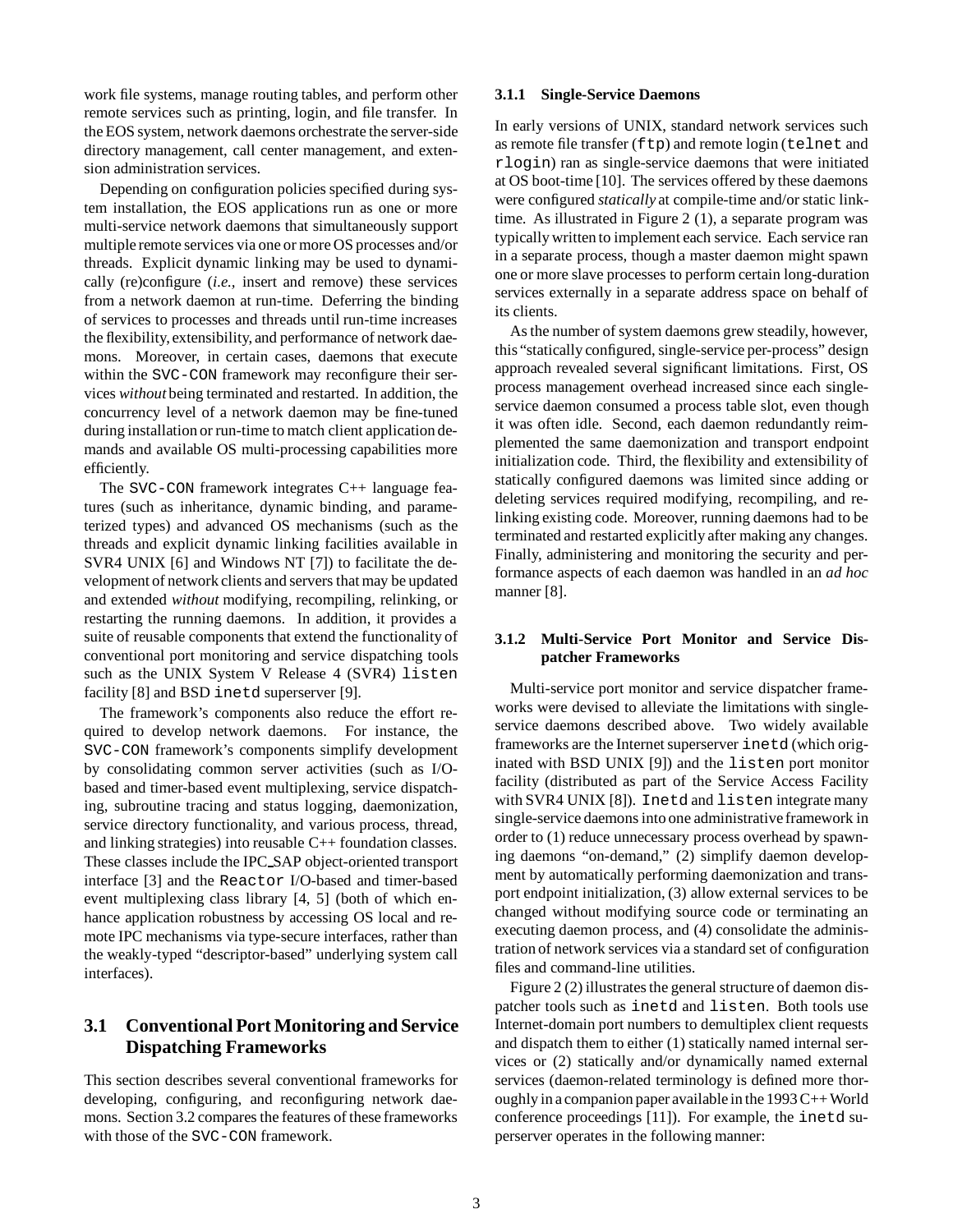

Figure 2: Single-Service vs. Multi-Service Daemons



Figure 3: Alternative Port Monitoring and Daemon/Service Dispatching Frameworks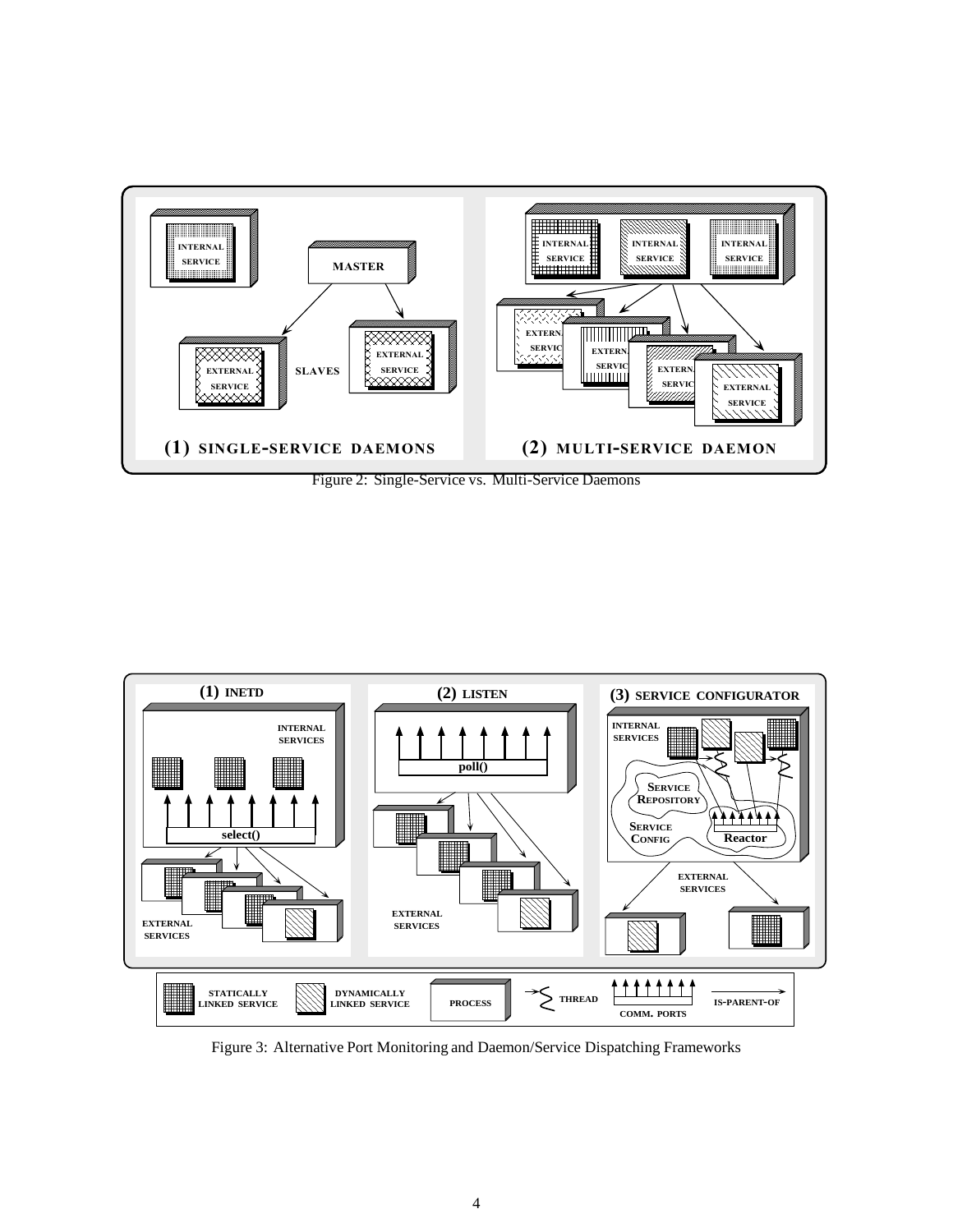- 1. When invoked at OS boot-time, inetd reads service configuration information stored in the inetd.conf file.
- 2. For each service in the configuration file, inetd performs the "socket/bind/listen" socket initialization sequence to register the well-known port number of the service with the OS.
- 3. Inetd then enters a select loop that waits for one or more client connection requests or datagrams to arrive at the port of any registered services. Datagrams arriving for statically named internal services (such as echo and daytime) are performed internally by the master inetd process. Connection requests arriving for external services (such as ftp or rlogin) are handled by accept'ing the connection, fork'ing a new process, and exec'ing the appropriate executable program to perform the service on behalf of the client.

Although inetd's internal services (such as echo and daytime) are fixed at static link-time, the master inetd daemon permits dynamic reconfiguration of its external services (such as ftp or telnet). For instance, when sent the SIGHUP signal, the inetd daemon re-reads its inetd.conf file and performs the socket/bind/listen sequence for all services listed in that file. However, since inetd does not support dynamic reconfiguration of internal services, any newly listed services must still be processed by spawning slave daemons via fork and exec. Therefore, although inetd and listen<sup>1</sup> overcome many limitations with single-service daemons, they still possess several shortcomings that are addressed by the SVC-CON framework described below.

Another network service management facility that recently become available is the Service Control Manager (SCM) distributed with Windows NT [7]. Unlike inetd and listen, SCM is not a port monitor*i.e.*, it does not provide built-insupport for listening to a set of I/O ports and dispatching server processes "on-demand" when client requests arrive. Instead, it provides an RPC-based interface that allows the master SCM process to automatically initiate and control (*i.e.*, pause, resume, terminate, etc.) administrator-installed services (such as ftp and telnet) that typically run as separate threads within either a single-service or a multi-service daemon process. Each installed service is individually responsible for configuring the service and monitoring any communication endpoints (which may be more general than I/O ports, *e.g.,* named pipes). Note that the SVC-CON framework may be utilized within the SCM environment to provide additional support for dynamic daemon configuration, port monitoring, and service dispatching.

### **3.2 Primary Features of the Service Configurator**

This subsection outlines the primary features offered by the SVC-CON framework and compares these features with those provided by inetd and listen. Figure 3 illustrates the major architectural features of the three frameworks. In general, the features of the SVC-CON framework are designed to (1) increase configuration flexibility and daemon extensibility, (2) improve performance, and (3) reduce development effort for concurrent, multi-service network daemons.

#### **3.2.1 Increase Flexibility and Extensibility**

The SVC-CON framework enhances configuration flexibility and network daemon extensibility by decoupling and deferring the point at which services are bound to OS processes and/or threads. In particular, services may be configured into the SVC-CON framework either (1) *statically* (at compiletime or link-time) or (2) *dynamically* (when a daemon first begins executing or even while it is running). Moreover, the choice between these two alternatives may be deferred. For example, services may be partitioned and/or migrated between clients and servers during or after installation, thereby enabling a flexible division of labor on the placement of services within a distributed application.

The SVC-CON framework provides an object-oriented interface to OS explicit dynamic linking features. As described in Section 4.1, this interface facilitates the dynamic configuration and reconfiguration of network daemon services, often without requiring the modification, recompilation, or relinking of existing code. Dynamic linking also provides an opportunity to reconfigure services without terminating and restartinga daemon. Inetd and listen, on the other hand, provide a more limited form of dynamic configuration that does not support reconfiguration of internal services at runtime. Instead, adding new internal services requires modifying, recompiling, relinking, and restarting inetd (listen does not support internal services).

#### **3.2.2 Improve Performance**

By deferring the binding of services to processes and threads, applications may postpone certain decisions until run-time, when additional information is available to guide the selection of more efficient daemon configurations. For instance, customizing or reconfiguring daemons during or after startuptime helps to account for factors such as (1) the class of service required by applications (*e.g.,* reliable vs. unreliable and real-time vs. non-real-time), (2) the type of traffic generated by applications (*e.g.,* bursty vs. continuous and short-duration vs. long-duration), (3) the class of protocol that implements the application services (*e.g.,* connectionoriented vs. connectionless vs. request-response), (4) certain static and dynamic characteristics of the hardware and operating system architecture (*e.g.,* message passing vs. shared memory, process and thread management overhead, number

<sup>&</sup>lt;sup>1</sup>The SVR4 listen port monitoring facility is similar to inetd, though it only supports connection-oriented protocols accessed via TLI and STREAMS, and does not provide internal services. However, unlike inetd, listen supports "standing-daemons" by passing initialized file descriptors via STREAM pipes from the listen process to a previouslyregistered standing-daemon.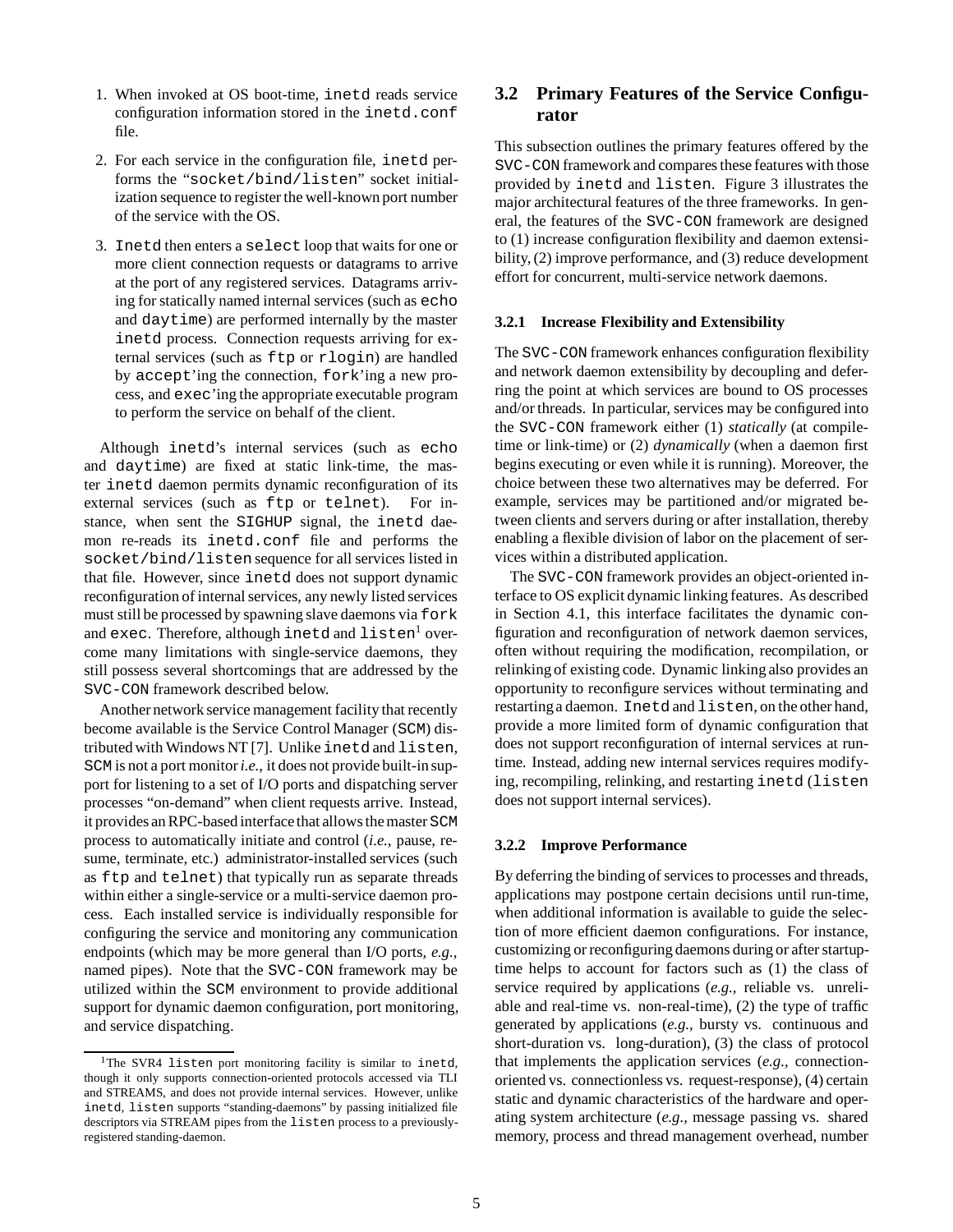of CPUs, and current end-system load), and (5) the underlying network environment (*e.g.,* high-speed vs. low-speed and large frame size vs. small frame size) [12].

The SVC-CON framework automates many of the steps required to (re)configure network daemons and helps developers navigate through the diverse set of factors that affect the configuration of network daemons. For example, a "concurrent/multi-service" daemon configuration may be efficient for an OS that effectively utilizes multiple CPUs. In this case, each application service may be mapped onto a separate process or thread. On the other hand, an "iterative/single-service" configuration may be more suitable for certain combinations of OS platform and application service characteristics. For instance, on a uni-processor platform, daemon efficiency may be improved by executing short-duration, request/response services in a single-threaded process, due to the reduction in scheduling and context switching overhead [13].

The SVC-CON framework also employs OS mechanisms such as dynamic linking, multi-threading, and multiprocessing to improve performance. Explicit dynamic linking and threads support the (re)configuration of concurrent internal services *without* spawning a new OS process. This helps improve the performance of multi-service daemons that perform short-duration, request-response services. Conversely, inetd and listen spawn a new process to achieve similar dynamic service invocation functionality. However, this invocation technique may be too costly for short-duration services, due to the overhead of fork and exec.

Dynamic linking also helps reduce overall host memory utilization, which may improve aggregate end-system performance [14]. For example, dynamically linked services are not fully loaded, resolved, or relocated into the address space of an executing daemon until they are first referenced, which often reduces a daemon's consumption of primary and secondary storage resources. Moreover, to further reduce run-time memory utilization, a dynamically linked service may be shared between multiple network daemons running simultaneously [6]. In addition, services may be dynamically unlinked from daemons when they are no longer required, thereby releasing resources for subsequent use by other applications and daemon services.

### **3.2.3 Reduce Development Effort via Reusable Components**

The SVC-CON framework provides a collection of reusable components that implement the following common foundation services used by network daemons and distributed applications:

 **Event Multiplexing and Service Dispatching:** Network server daemons often multiplex different types of I/O events sent or received simultaneously from one or more clients on multiple communication ports. The SVC-CON framework provides port multiplexing and service dispatching functionality via a  $C++$  class library called the Reactor  $[4, 5]$ . The Reactor provides a set of extensible, reusable, and typesecure C++ classes that portably encapsulate and enhance the select and poll I/O multiplexing facilities. The Reactor integrates the multiplexing of synchronous and asynchronous I/O-based events together with timer-based events. When events occur, the Reactor automatically dispatches "call-back" member functions of previously registered objects to perform application-specified services. The Reactor enables developers to concentrate on higher-level daemon design and functionality issues, rather than reimplementing the same lower-level event detection and dispatching code for each new network daemon.

 **Automatic Service Configuration:** To help automate many daemon configuration steps, the SVC-CON provides a standard model for installing application services into network daemons. This configuration model leverages off notations and tools that (1) identify the service(s) to activate, (2) statically or dynamically instantiate, link, and initialize  $C++$  object(s) that implement the service(s), (3) notify the underlying OS transport provider to bind communication ports and network addresses for the object(s), (4) register the ob $ject(s)$  with an instance of the Reactor, and  $(5)$  arrange to run the service via one or more processes and/or threads. The SVC-CON framework's configuration model is flexible enough to support dynamic and static configuration, as well as hybrid approaches that provide both configuration methods simultaneously. Section 4.3.1 examines the SVC-CON framework's service configuration model in detail.

 **Process and Thread Generation Strategies:** Several SVC-CON framework facilities implement *on-demand*, *eager*, and *lazy* process and thread generation strategies. In general, these strategies help to further decouple the services offered by network daemons from the OS processes and threads that execute the services. In particular, they enable daemons to adaptively tune their concurrency levels to match client demands and available OS parallelism. For example, on-demand generation spawns a new process or thread in response to the arrival of client requests. Eager generation pre-spawns one or more OS processes or threads at daemon creation time to reduce service startup overhead and improve response time. Conversely, lazy allocation does not immediately spawn a process when a client request is received. Instead, a timer is set and the request is handled "iteratively" by the daemon. Only if the timer expires is a new process spawned to continue processing the service concurrently [13].

 **Distributed Logging:** Network daemons are often difficult to develop and debug since diagnostic output appears in different windows and/or on remote host systems. To simplify network daemon debugging, the SVC-CON framework supports a distributed logging facility (described and implemented in [4, 5]). This logging facility coalesces diagnostic output (potentially sent from multiple daemons on multiple hosts) at a designated location in a local and/or wide area network. The distributed logging facility utilizes several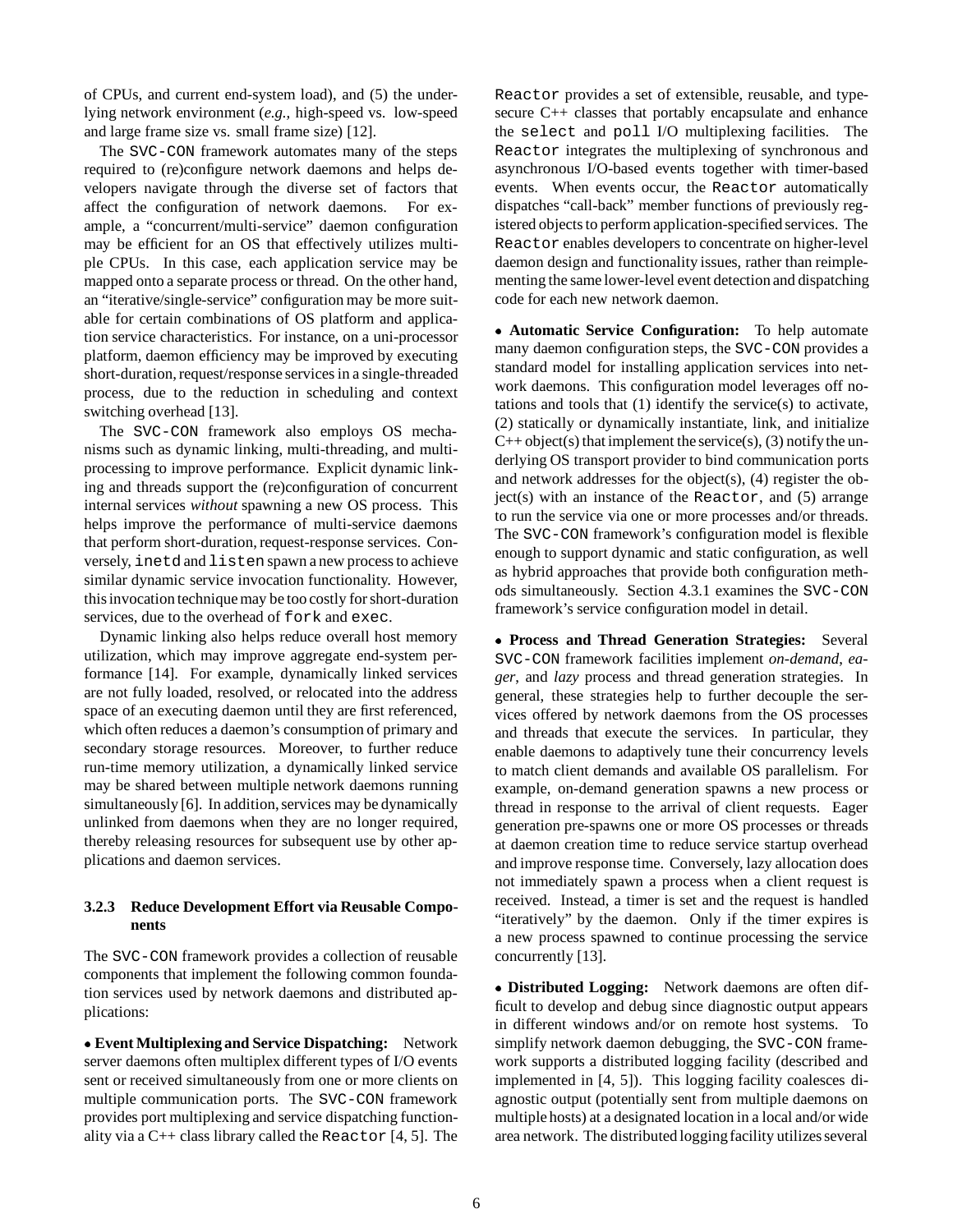levels of "many-to-one" multiplexing. For example, applications send logging records via named pipes or message queues to a client logging daemon running on their local host machine. Each client daemon timestamps and forwards the logging records via TCP/IP connections to a remote server logging daemon running on a designated server host. This concurrent server daemon processes the logging records and displays them on one or more output devices (such as printers, persistent storage devices, and/or monitoring consoles).

 **Function-Call Tracing:** To further aid debugging, the SVC-CON framework provides a function-call Trace class that interoperates with the distributed logging facility. The Trace class enables developers to monitor the calling sequence of any or all stand-alone subroutines or member functions at run-time. A simple regular-expression-based filter tool automatically instruments application source code with Trace object definitions. At run-time, output from the constructor and destructor of Trace objects visually indicates the function calling sequence. This output is indented appropriately to illustrate the current call-chain nesting level as functions are entered and exited. The creation and termination semantics of C++ simplify function-call tracing since Trace object destructors are automatically invoked regardless of the point that the function returns. In addition, the SVC-CON framework enables tracing to be toggled on or off via signals or other asynchronous notification events generated by a user.

 **Daemonization:** The daemonization utility provides network servers with robust capabilities to execute and survive as daemon processes executing "in the background." These daemonized processes do not automatically receive events generated from a terminal nor do they receive hangup indications if/when their parent process exits. As described in [10], daemonization under UNIX typically involves (1) dynamically spawning a new process, (2) closing all unnecessary file descriptors, (3) changing the current working directory to the root directory, (4) resetting the file access creation mask, (5) disassociating from the controlling process group and the controlling terminal, and (6) ignoring terminal I/O-related signals.

In general, component reuse in the SVC-CON framework is enhanced by (1) accessing framework services via extensible object-oriented interfaces written in C++ and (2) separating higher-level application processing *policies* that perform client requests from lower-level daemon *mechanisms* (such as event demultiplexing and dispatching, logging and tracing, daemonization, and various process and thread generation strategies). In contrast, both inetd and listen allow only course-grain "black-box" reuse of their general service dispatching facilities, without encouraging more finegrain reuse of their internal components. For example, the standard BSD inetd implementation is written in C and is characterized by global variables, lack of information hiding, and a functional decomposition that complicates direct reuse of its internal components.

# **4 The Server Daemon Design and Implementation**

This section outlines the object-oriented design and implementation of the SVC-CON framework's primary components and describes the sequence of steps performed to develop and configure a daemon's services statically and/or dynamically. In addition to examining the interfaces and general functionality of the framework's components, the strategic decisions that yielded the decomposition illustrated in Figure 4 are also discussed. $<sup>2</sup>$ </sup>

The SVC-CON framework was developed using several object-oriented design techniques and C++ language features. Domain analysis on the typical attributes and operations performed by network daemons yielded the following class components in the SVC-CON framework:

- . The Service Object inheritance hierarchy (Fig $ure 4(1)$  – this hierarchy ensures that developers specify the information necessary to automate dynamic linking, initialization, port multiplexing, and dispatching of an application service at run-time.
- $\bullet$  The Service Repository class (Figure 4 (2)) this class provides an object manager that coordinates individual and/or collective access to active services in a daemon.
- The Service Config class (Figure 4  $(3)$ ) this "framework integration class" orchestrates the configuration and reconfiguration of statically/dynamically configured, iterative/concurrent, single/multi-service network daemons.

Though difficult to quantify precisely, it appears rather unlikely that a functional design approach would have yielded a set of reusable components that offer such a high degree of modularity and extensibility to distributed applications.

### **4.1 The Service Object Class**

The Service Object class (illustrated in Figure 4 (1)) forms one part of a multi-level hierarchy of types related by inheritance. This hierarchy decouples the applicationspecific portions of a network service from the underlying mechanisms provided by the framework that link, register, and dispatch the service at run-time. This separation of concerns minimizes the effort required to add and/or remove of services to and/or from a network daemon. Each class in this hierarchy performs a set of well-delineated tasks for application developers, as described below:

 **The Event Handler Abstract Base Class:** The root of the inheritance hierarchy is defined by the Event Handler

 $2$ These components and their relationships are illustrated via Booch notation [15]. Dashed clouds indicate classes and directed edges indicate inheritance relationships between these classes. Solid clouds indicate one or more class objects and undirected edges indicate composition relationships between these objects (*cf.* Figure 6).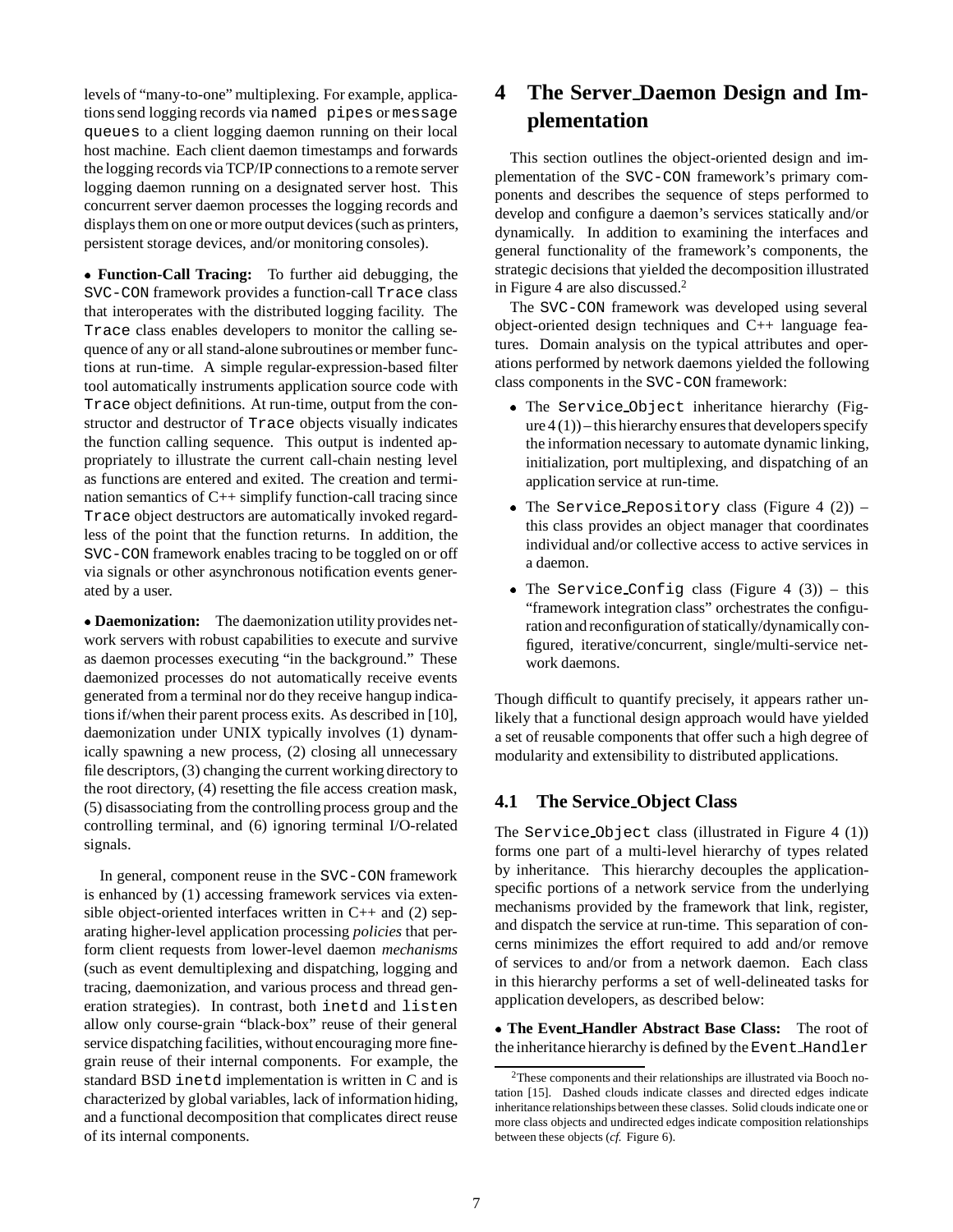

Figure 4: The Server Daemon Class Components and their Relationships

abstract base class. This base class supplies an event dispatching interface that consists of virtual member functions for (1) synchronous input, output, and exception events and (2) timer-based events. In the SVC-CON framework, application-specific subclasses indirectly inherit and refine this functionality through the Service Object derived class. This derivation process results in composite objects that are subsequently registered with an instance of the Reactor [5]. The Reactor then extracts the underlying I/O descriptor from the Event Handler portion of a composite object and passes it along with other descriptors to select or poll I/O demultiplexing system calls. When events associated with a registered object occur at run-time, the Reactor automatically dispatches the appropriate member function(s) of the object, which then perform application-specific services.

 **The Service Object Abstract Derived Class:** The Service Object class exports an abstract interface consisting of three *pure virtual functions* [16] that impose a "contract" between the general-purpose foundation classes provided by the SVC-CON and application-specific services utilizing these classes. The use of pure virtual functions ensures that an application service supplies the SVC-CON framework with the appropriate information necessary to link, initialize, identify, and unlink a service at run-time.

During development, application-specific subclasses must implement the init function to perform initialization operations when an instance of a composite Service Object first comes into existance. Likewise, during service initialization, init serves as the "entry-point" to an application service, (*i.e.,* it is passed a pair of "argc/argv"-style parameters that are similar to those passed to the main function of a stand-alone executable program). The fini member

function is called automatically to perform any necessary termination operations when a Service Object is unlinked and removed from a daemon at run-time. The info member function returns a humanly-readable string that documents the functionality and addressing information of a service.

 **Application-Specific Concrete Derived Subclasses:** The Service Object and Event Handler are both "abstract" classes since they contain pure virtual functions. Therefore, developers must derive concrete subclasses (such as the Signal Router subclass described in Section 5) that define the functions inherited from the abstract base classes and implement the application-specific service functionality. Application-specific classes are also responsible for supplying the necessary "encode-state" and "decode-state" conversion functions necessary to enable service migration [17].

### **4.2 The Service Repository Class**

The SVC-CON framework supports the configuration of both single-service and multi-service network daemons. To simplify administration, it is often necessary to individually and/or collectively control and coordinate the Service Objects that comprise a daemon's services. The Service Repository is an object manager that coordinates local and remote queries and updates involving the services offered by a SVC-CON-based application. A search structure within the object manager binds service names (represented as ASCII strings) with instances of composite Service Objects (represented as C++ object code). A service name uniquely identifies an instance of a Service Object stored in the repository. As shown in Figure 4 (2), each entry in the Service Repository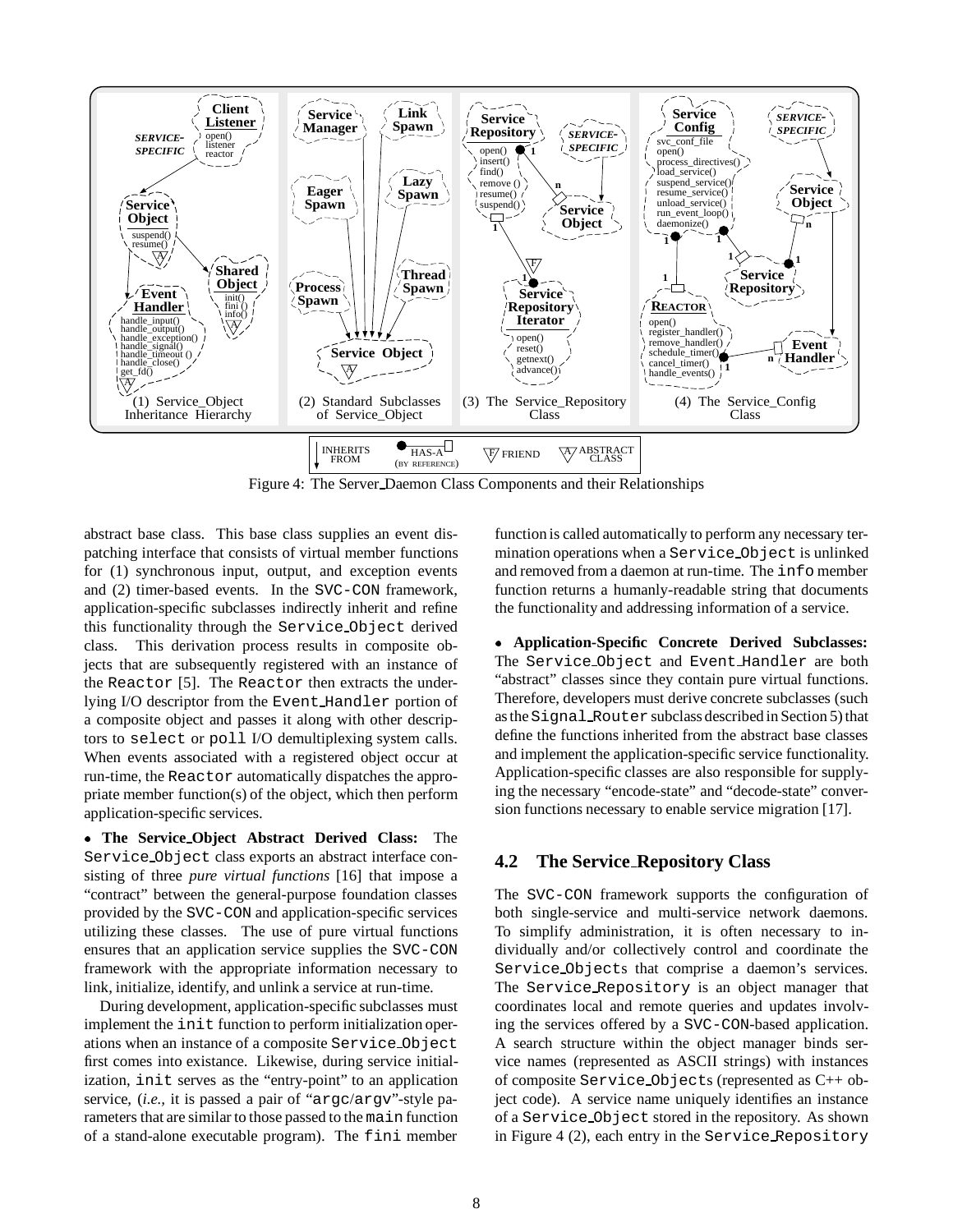| <b>Symbol</b> | <b>Description</b>                    |
|---------------|---------------------------------------|
| dynamic       | Dynamically link and enable a service |
| static        | Enable a statically linked service    |
| remove        | Completely remove a service           |
| suspend       | Suspend service without removing it   |
| resume        | Resume a previously suspended service |
| stream        | Configure a Stream into a daemon      |

Table 1: Service Config Directives

contains a pointer to the Service Object portion of an application-specific C++ derived class.

Figure 4 (2) also depicts the member functions that load, enable, disable, reenable, or remove Service Objects from a daemon statically and/or dynamically. For dynamically linked Service Objects, the repository also stores a handle to the underlying shared object. This handle is used to unlink and unload a Service Object from a running daemon when its services are no longer required. In addition, an iterator class is provided to visit every Service Object in the repository without compromising data encapsulation. For example, a complete listing of all currently enabled daemon services may be obtained by calling the info virtual function on each enabled entry in the Service Repository. This iterator feature is used by the standard Service Directory service described in Section 4.3.2 below.

### **4.3 The Service Config Class**

As illustrated in Figure 4 (3), the Service Config class is the central abstraction in the SVC-CON framework. This class integrates the other foundation services (such as the Service Repository and the Reactor) to facilitate the static and/or dynamic configuration of concurrent, multiservice network daemons. The following subsections outline the configuration and run-time activities performed by Service Config class functions.

### **4.3.1 Server Daemon Configuration Activities**

This subsection briefly describes the standard daemon configuration process supported by the SVC-CON framework. Alternative mechanisms for statically or dynamically inserting and/or removing services from a daemon are also examined. In addition, the steps used to implement the various mechanisms are also outlined.

 **The svc.conf File:** The svc.conf file is the heart of the SVC-CON configuration and reconfiguration process. Each instance of the Service Config class may be associated with a distinct svc.conf configuration file that characterizes essential attributes of the services offered by a daemon. This file simplifies both service administration and daemon development. Service administration is simplified by consolidating service installation parameters into a single location. Likewise, daemon development is simplified by decoupling the configuration and reconfiguration mechanisms provided by the framework from the policies specified in the svc.conf file. The svc.conf file is consulted when a new instance of a daemon is first started. This file is also when a running daemon receives either a pre-designated external signal or IPC request from a remote management facility.

Figure 5 uses extended-Backus/Naur Format (EBNF) to describe the primary syntactical elements of *service config entries* used in a svc.conf file. Each line in the file begins with a *service config directive* that indicates the configuration activity to perform (Table 1 summarizes the valid service config directives). For example, the **dynamic** directive is followed by a *service identifier*:

#### dynamic /svcs/Logger.so:\_alloc() Logger -p 7001

/svcs/Logger.so: alloc() is a service identifier that indicates the pathname of a shared object file to dynamically link (/svcs/logger), as well as the name of the associated Service Object (or in this case, a function called alloc that dynamically allocates a Service Object). The remaining contents on the line  $(Logger -p 7001)$ represent a service-specific set of configuration parameters. These parameters are passed to the init function of the service as argv-style command-line arguments. The argv[0] argument (Logger) specifies the service name that will identify the corresponding Service Object within the Service Repository.

Figure 6 illustrates a complete svc.conf file used to configure EOS project services (described further in Section 5). This figure also indicates how services may be selectively configured either statically (*e.g.,* Svc Directory, MML Svc, and GICI Svc) or dynamically (*e.g.,* PBX Svc, XAD Svc, and Client Muxer) in the same daemon, depending on the format of the configuration file.

 **Static Configuration:** In a statically configured daemon, all Service Objects are completely specified at daemon installation-time. This limits a daemon to a specific, nonreconfigurable set of services, which may be necessary for secure daemons that contain only "trusted" services. Implementing a daemon composed solely of statically configured services requires developers to derive a subclass from the Service Config base class. This subclass then becomes responsible for pre-initializing the Service Repository to contain only trusted services. The derived class may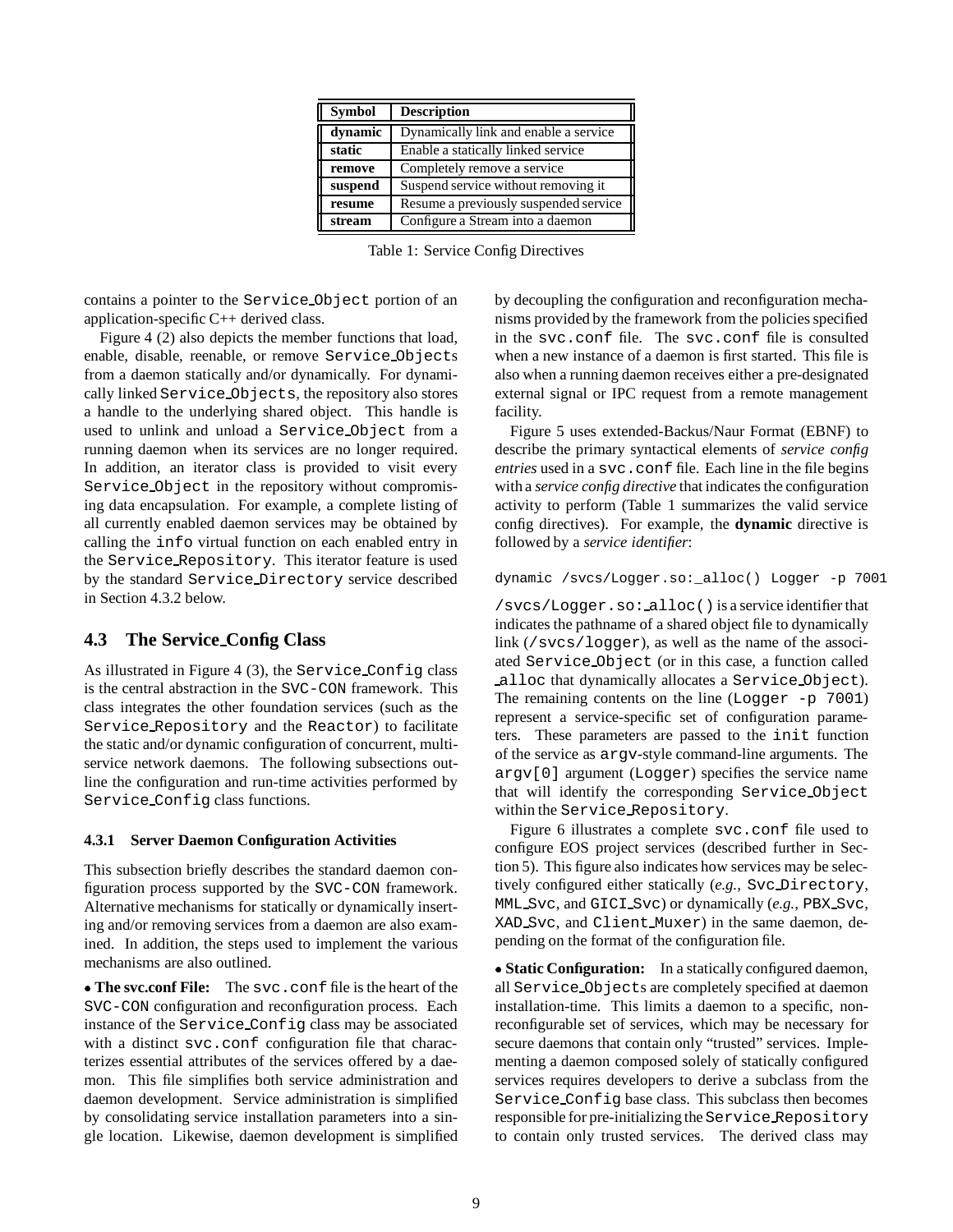```
<service-config-entry> ::= <service-config-directive>
                              [ <service-identifier> ]
                              SERVICE_NAME
                              [ <optional-parameters> ]
<service-config-directive> ::= DYNAMIC | STATIC | REMOVE | DISABLE | ENABLE
<service-identifier> ::= SHARED_OBJECT ':' [ <service_initializer> ]
<service initializer> ::= OBJECT_NAME | FUNCTION_NAME '(' ')'
```
Figure 5: EBNF Format for a Service Config Entry



Figure 6: Object Components in the Server Daemon Framework

also redefine one or more of the virtual functions inherited from the base class so that only the pre-initialized Service Repository is searched to locate a service (the default behavior is to search the symbol table of the dynamically linked shared object to locate the appropriate Service Object). These modifications ensure that any **dynamic** service configuration directives in the svc.conf file will be properly ignored. As a further precaution to prevent the use of non-trusted services, derived classes should be configured to use only Service Objects that are fully resolved at static link-time (*i.e.,* no implicit dynamically linked services should be allowed). Clearly, static configuration trades off flexibility for increased security.

 **Dynamic Configuration:** A dynamically configured daemon permits the insertion, modification, or removal of Service Objects during the initial daemon invocation

sequence. This behavior is specified by placing the **dynamic** service configuration directive before the service identifier in the svc.conf file. Dynamic configuration requires the underlying operating system to support explicit dynamic linking (SVR4 and OSF/1 UNIX and Windows NT all support this feature). In general, dynamic linking simplifies the configuration of network daemons by avoiding the modification, recompilation, relinking, or restarting of running daemon code. Moreover, if every daemon service is dynamically configured, the svc.conf file contains all the information necessary to populate the Service Repository. This makes it possible to extend a daemon's services "in the field" without requiring an administrator to have access to the original source code.

Dynamic configuration also helps reduce overall endsystem memory utilization by creating instantiations of Service Object derived classes as dynamically linked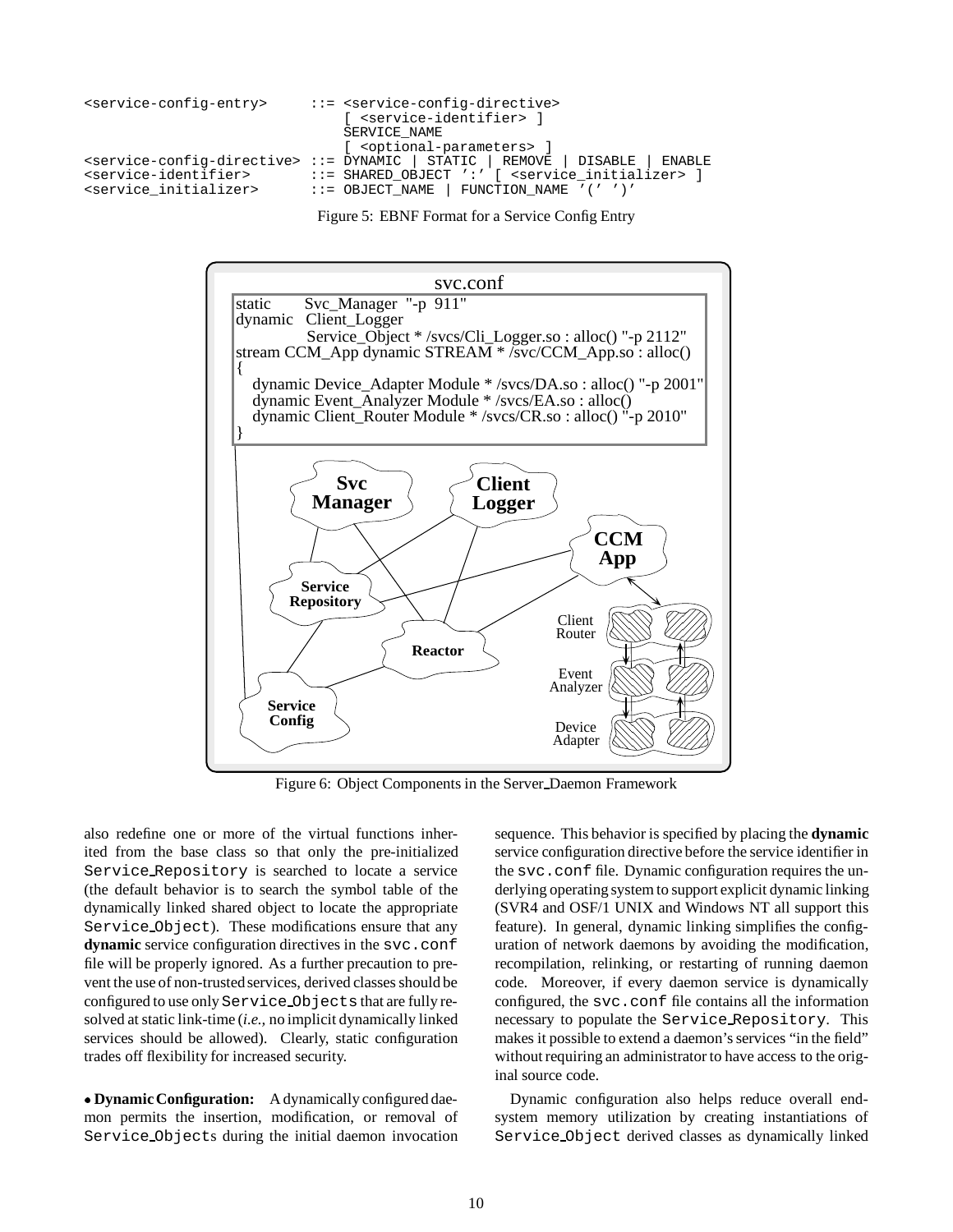shared objects. These Service Objects will not be loaded into a daemon unless the svc.conf file indicates they are actually required. Naturally, developers must carefully consider the subtle trade-offs between flexibility and time/space efficiency when choosing between dynamic and static linking ([6] enumerates many of the trade-offs).

 **Dynamic Reconfiguration:** Dynamic reconfiguration allows the modification of services offered by a network daemon without actually terminating an executing instance of the daemon [18]. Reconfiguration may be triggered by external events that are generated both locally and/or remotely. For example, when an executing SVC-CON receives a pre-designated signal (*e.g.,* SIGHUP) that was generated on the local host machine, the configuration steps are performed again for any services added to or removed from the svc.conf file. Likewise, the Service Directory service described below in Section 4.3.2 may also be used to initiate reconfiguration across a network via a remote daemon service management facility.

The development and administrative steps used to add a service to aSVC-CONare straight-forward. First, a developer writes a new service that inherits from the interface offered by the Service Object/Event Handler class hierarchy. In general, services may be arbitrarily complex, though many standard network services (such as  $ftp$  and  $telnet)$ do not require the retention of persistent state informationbetween consecutive service invocations (these "stateless" services are often simpler to configure and reconfigure reliably). Next, an object of the derived class is instantiated, linked into the daemon, and inserted into the Service Repository (this sequence of steps may be performed by the SVC-CON either *statically* at compile-time or *dynamically* at run-time). The svc.conf file is then updated manually or via an administrative tool to contain an additional entry that identifies the location of the new service and specifies its command-line configuration parameters, which indicate the arguments to pass the init function of the specified Service Object and whether to use static or dynamic linking. At this point, the developer either starts, restarts, or sends a pre-designated signal to a SVC-CON to initiate configuration or reconfiguration.

The configuration steps performed internally by a network daemon are initiated when the application calls the open function of the SVC-CON class. This function parses command-line arguments to enable daemon options, opens a channel to the distributed logging service, invokes the daemonization code, dynamically creates an instance of the Reactor, and calls the process directives function to process the daemon's configuration file.

The process directives function processes the svc.conf file line-by-line. It first converts each line into an argv-style vector of arguments. Then it carries out the specified service configuration directive. For example, if the **dynamic** directive appears, the load service function is called to (1) dynamically link the appropriate Service Object into the address space of the daemon and (2) insert the address of the object into the Service Repository. Likewise, if the **remove** directive is specified, the unload service function is called to gracefully close down and delete the service from the Service Repository. If the service was dynamically linked, the shared object file is unloaded from the executable daemon.

The enable service function is invoked if the configuration directive is **static** or **enable**. This function queries the Service Repository to determine the appropriate instance of the statically or dynamically configured Service Object that is currently bound to the associated service name. After the instance is located, its init function is called and the remaining argv arguments are passed as a parameter. If init returns the REGISTER SVC value, the Event Handler portion of the newly initialized Service Object is registered with the Reactor automatically.

If the **disable** directive appears at the beginning of a line, the disable service function is invoked. This function temporarily restricts access to the named service *without* actually unlinking and fully removing it from the daemon. Temporarily disabling services is useful during maintenance periods when certain services may be inaccessible, but their existing non-persistent state information must be retained until the service is reactived. A subsequence reconfiguration may be performed to re-enable the service without performing the entire sequence of initialization steps again.

### **4.3.2 Server Daemon Run-Time Activities**

When configuration activities are complete, an application calls the Service Config's run event loop function. This function enters an endless loop that continuously calls the Reactor's handle events service dispatch function, which blocks awaiting the occurrence of events such as I/O from clients or timer expiration. As these events occur, the Reactor automatically dispatches previouslyregistered application-specific handler(s) to perform the designated services.

Run-time activities may be influenced by a set of Service Object subclasses (illustrated in Figure 7) that perform the following standard daemon foundation services:

 **Eager and Lazy Process and Thread Generation:** Two standard subclasses of Service Object implement the "eager" and "lazy" process and thread generation techniques discussed in Section 3.2.3 above. The Eager Gen subclass pre-spawns one or more processes or threads to form a pool that minimizes service startup overhead when requests arrive. The Lazy Gen subclass, on the other hand, only spawns a new process if an executing request does not finish within a certain time interval. Application services that use these techniques may inherit from either the Eager Gen or Lazy Gen subclasses.

 **Lightweight Dynamic Service Spawning:** Two subclasses of Service Object implement service spawning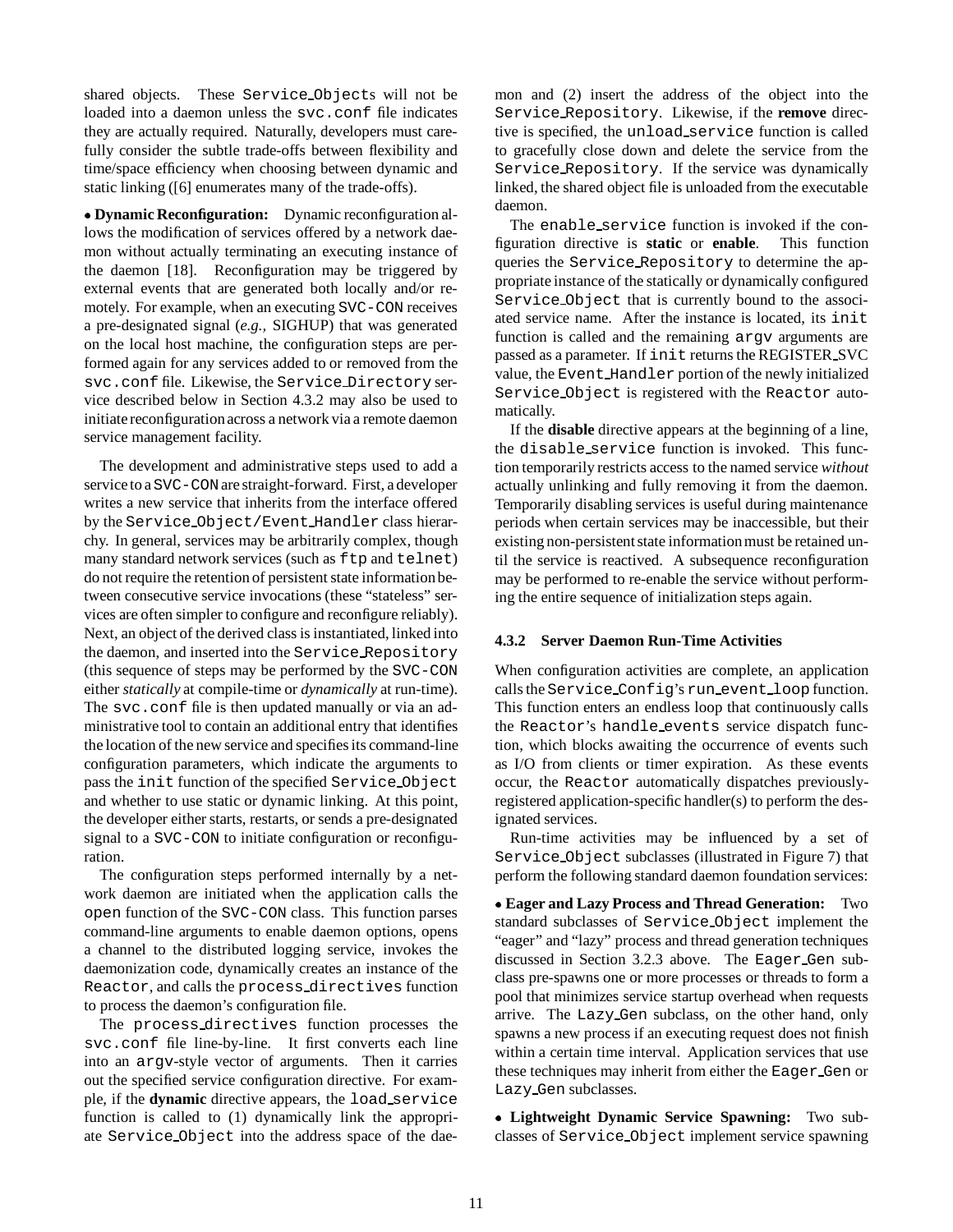

Figure 7: Standard Service Object Subclasses

techniques that are typically "lighter-weight" than the process invocation method used by inetd and listen. For example, rather than use fork and exec to create new processes that perform service requests externally, the Link Spawn subclass dynamically links and executes a new service internally. Moreover, services derived from Link Spawn are loaded and unloaded on demand. This contrasts with the default dynamic configuration behavior obtained by specifying the **dynamic** service config directive, which pre-loads services during daemon initialization. The Link Spawn subclass is implemented by (1) dynamically linking an object file, (2) obtaining the entry-point of the appropriate Service Object in this file, and (3) invoking the service to perform the client request. Upon completion, the service installed by Link Spawn is automatically removed by closing down the Service Object and unlinking the object file from the daemon's address space.3

The Thread Spawn subclass provides another technique for handling service requests internally. It creates a separate thread on-demand and each thread carries out the service to completion. However, unlike the Eager Gen subclass, these threads are not pre-spawned and cached. The use of threads is typically less time consuming than using fork and exec [20]. On the other hand, the fork/exec approach may be preferable in situations where the owner of the child process must differ from the parent for security reasons, which is typically the case with remote login and file access services. Moreover, spawning separate threads may be less robust than spawning separate processes since all threads share resources in a process and global data structures may be corrupted if errors occur. In general, developers must consider their application requirements carefully when selecting an appropriate service execution agent.

 **Service Directory:** The Service Directory subclass provides local and/or remote clients with access to daemon administration commands that report and manage

the services currently offered by a network daemon. These commands "externalize" certain internal service attributes in an active network daemon. During daemon configuration, a Service Directory object may be registered at a well-known communication port accessible by clients using the following entry in the svc.conf file (the Service Directory service is statically linked into the SVC-CON framework):

static Service\_Directory -d -p 9000

When clients request a summary of a daemon's active services, the Service Repository iterator is automatically invoked by the Service Directory. This iterator transfers a complete listing of the developer-supplied information for each enabled service back to the client. This listing indicates both the address format and the transport protocol to use to contact a given service, and provides a brief explanation of each service. The Service Directory may also be used to trigger reconfiguration requests from remote sites.

 **Internet Superserver Emulation:** The external service dispatching semantics of inetd are provided via a subclass of Service Object called Extern Spawn. This class spawns processes on-demand to handle client requests as external services. By default, Extern Spawn utilizes the standard inetd.conf file and serves as a replacement for inetd.

# **5 Using the Server Daemon for EOS Applications**

This section describes how the SVC-CON framework forms the basis for implementing the primary services that comprise the Ericsson EOS application family. The boxes enclosing certain collections of services in Figure 8 indicate the default binding of services to processes (the thread bindings are described further below). The SVC-CON framework's configuration techniques, tools, and resources simplify the task of modifying these default bindings in response to performance enhancements and additional application requirements. The following paragraphs describe the EOS services and indicate the communication protocol, service, and concurrency dimensions associated with each service:

 **GICI Manager Services:** The GICI (General Information Computer Interface) Manager provides services that exchange low-level, real-time status information with a PBX. The GICI protocol operates over an RS-232 serial link, exchanging signals (represented as short sequences of ASCII characters) between an external computer and the *Information Computer Unit* (ICU) port on the PBX. The GICI Manager provides services that transmit signals to the PBX upon request of a client and asynchronously receive signals generated by the PBX. To increase throughout and reduce latency, this service is implemented internally via a single separate thread withinthe Directory Management application process.

<sup>&</sup>lt;sup>3</sup>This technique was inspired by the command-line interpreter mechanisms used to invoke programs in Multics [19].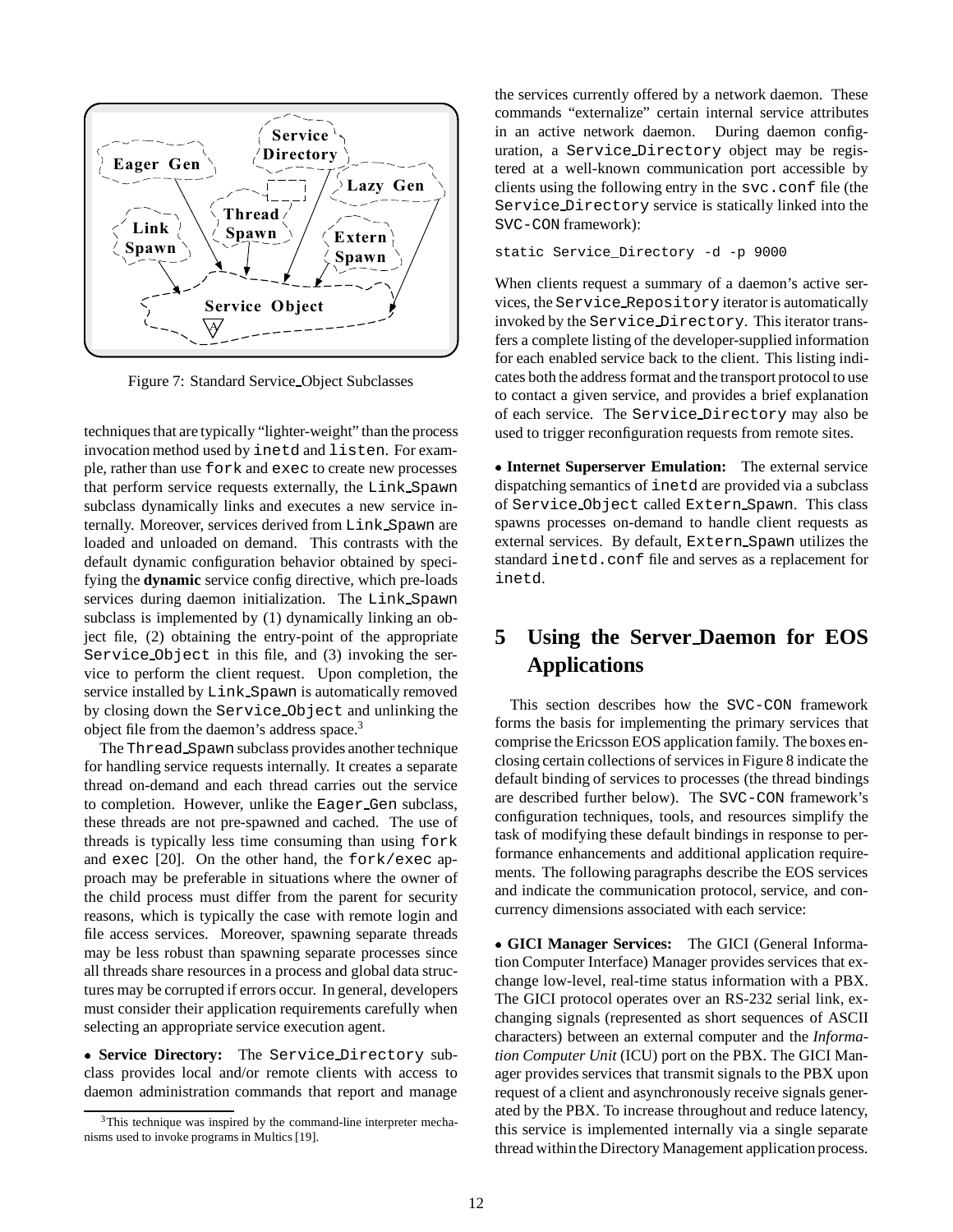

Figure 8: Services Offered by EOS Applications

 **MML Manager Services:** The MML (Man-Machine Language) Manager provides services that perform lowlevel, static configuration operations on the PBX. The MML protocol involves the synchronous, request-response transmission of an MML command from an external computer to the *I/O Processor Unit* (IPU) of a PBX via an RS-232 serial link. An MML command is a string of ASCII characters containing a command identification code and associated parameters. The response from the PBX is returned to the external computer via the same RS-232 link. The MML Manager is implemented in the Extension Management application as an internal service via a separate thread that serializes multiple clients accessing a PBX.

 **Signal Router Services:** The Signal Router services provide capabilities for demultiplexing GICI signals passed from the GICI Manager monitoring a PBX to the proper client(s) that have registered to receive the generated signals. This service is implemented internally via a single separate thread within the Call Center Management application (the thread uses a multicast protocol [21] to forward signals to interested clients).

 **PBX Manager Services:** The PBX Manager provides services for high-level PBX management operations such as call profiling, diversion management, and message management. This service is implemented internally within the Directory Management application and is controlled by a Client Muxer.

 **Client Muxer:** A Client Muxer enables one or more services to communicate concurrently with multiple clients via connection-oriented or request-response protocols (such as TCP or RPC, respectively). A separate thread is maintained for each client connection. Depending on configuration parameters, threads may be allocated from pool spawned by Eager Gen or on-demand via Thread Spawn.

 **Extension Administration (XAD) Services:** The Extension Administration services provide high-level PBX operations such as adding, deleting, and modifying extensions. In addition, services are provided to download PBX extension configuration information, which is mirrored in a database on the server to improve response time and off-load redundant processing from the PBX. This service is implemented as an internal service that interacts with clients via a Client Muxer communicating over a connection-oriented protocol.

 **Batch Manager Services:** The Batch Manager provides scheduling services for queueing and executing extension administration requests at a pre-determined time. Services are provided to insert new batch requests, delete batch requests (that have not yet been executed), or query the completion status of batch requests that have been executed. This service is implemented as an external service running in a separate process invoked periodically via a service dispatcher driven by an external system clock (such as the UNIX cron facility).

The layering of the services in Figure 8 illustrates the *uses* relations between the various services in each application.<sup>4</sup> In addition to reusing the foundation classes provided by the SVC-CON the EOS applications also reuse several of the services described above. For example, the GICI Manager service is shared by the Call Center Management and Directory Management applications. Likewise, the Client Muxer service is reused by the Directory Management and Extension Management applications. In general, services may be implemented as shared objects to reduce primary and secondary

<sup>4</sup>Currently, the layered application services interoperate via *ad hoc* communication techniques (such as message queues, shared memory, and parameter passing). Future versions of the SVC-CON will incorporate a user-level communication framework known as *u*Streams [22] to handle hierarchicallyorganized services [23] more elegantly and efficiently (*e.g.,* by reducing context switching and data copying overhead [24]).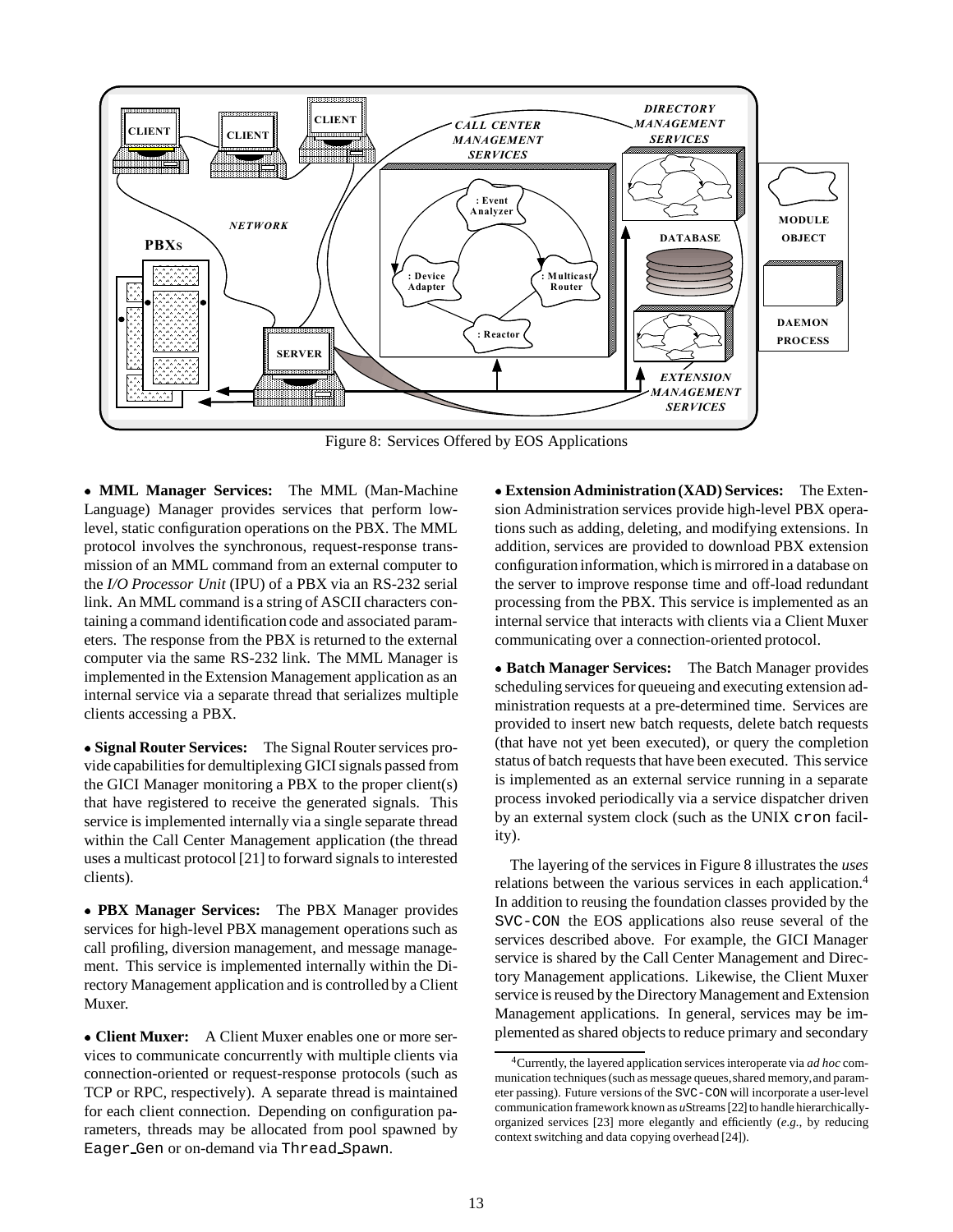storage consumption.

Note that the SVC-CON framework tries to make as few assumptions as possible regarding the structure of the client (and even the server). Basically, the primary contribution of the SVC-CON is to provide a set of object-oriented interfaces and standard mechanisms for automatically configuring a set of (practically arbitrary) services into a server application (actually, the same approach could also be used for the client, though that is somewhat less common). The term "practically arbitrary" indicates that the current version assumes services will be communicating via an I/O descriptor that is capable of being select'd or poll'd. Therefore, it is feasible to integrate the svc functionality "underneath" an RPC communication model, though it might require some quasi-portable assumptions to extract the underlying descriptor from a given RPC toolkit.

We are currently evaluating the performance of the configuration depicted in Figure 8 to determine whether to incorporate other SVC-CON features such as Link Spawn and Lazy Gen. We are also investigating service reconfiguration policies to formulate guidelines that ensure the dynamic modification of a daemon does not corrupt or seriously disrupt existing services. A more ambitious extension involves using the SVC-CON mechanisms to experiment with service migration policies that relocate certain services dynamically to reduce overall system workload.

# **6 Concluding Remarks**

The SVC-CON is an integration framework that supports static and dynamic configuration of internal and external network services the execute within one or more OS processes and threads. The long-termgoals of this project are (1) to produce an extensible environment that coordinates reusable abstractions and components to support families of distributed applications and (2) to devise techniques and tools for developing distributed systems that are efficient, cost-effective, modular, scalable, extensible, and easily configured and installed. To help achieve these goals, the general principles underlying the SVC-CON framework involve (1) separating policies from mechanisms via object-oriented class abstractions, inheritance, dynamic binding, and parameterized types in order to enhance the reuse of common network daemon components, (2) decoupling the binding of OS processes and threads from the application services to improve flexibility and performance, and (3) utilizing dynamic linking and threads to improve extensibility and permit fine-grained time/space tradeoffs.

The existing prototype implementation described in this paper fulfills many of the project's goals. We are currently using the SVC-CON framework to configure, install, and administer a suite of concurrent network services for the Ericsson EOS client/server PBX management applications. Thus far, the primary benefits of the framework center around enabling developers to (1) enhance network daemon functionality and reliability and (2) fine-tune performance without

extensive redevelopment and reinstallation effort. For example, debugging a faulty service typically involves reinstalling a functionally equivalent service containing additional instrumentation that helps isolate the source of erroneous behavior. The utility of certain features remain to be seen. For example, the Link Spawn service may be less applicable for network servers running on multi-threaded platforms, compared with the Thread Spawn service. In addition, we are experimenting with certain reconfiguration and service migration mechanisms offered by the SVC-CON to determine circumstances where they may be applied reliably. We are also developing a suite of tools that reduce the effort required to administer daemon configuration files (which are currently managed manually).

An implementation of a public domain subset of the SVC-CON framework described in this article is available via anonymous ftp from ics.uci.edu in the gnu/C++ wrappers.tar.Z file. This file also contains the source code, documentation, and examples for the IPC SAP and Reactor utilities described in [3, 4, 5].

# **References**

- [1] Ericsson Business Communications, Tyreso, Sweden, *MD110 Operations and Maintenance*, 1992.
- [2] D. C. Schmidt, D. F. Box, and T. Suda, "ADAPTIVE: A Dynamically Assembled Protocol Transformation, Integration, and eValuation Environment," *Journalof Concurrency: Practice and Experience*, vol. 5, pp. 269–286, June 1993.
- [3] D. C. Schmidt, "IPC SAP: An Object-Oriented Interface to Interprocess Communication Services," *C++ Report*, vol. 4, November/December 1992.
- [4] D. C. Schmidt, "The Reactor: An Object-Oriented Interface for Event-Driven UNIX I/O Multiplexing (Part 1 of 2)," *C++ Report*, vol. 5, February 1993.
- [5] D. C. Schmidt, "The Object-Oriented Design and Implementation of the Reactor: A C++ Wrapper for UNIX I/O Multiplexing (Part 2 of 2)," *C++ Report*, vol. 5, September 1993.
- [6] R. Gingell, M. Lee, X. Dang, and M. Weeks, "Shared Libraries in SunOS," in *Proceedingsof the Summer 1987 USENIX Technical Conference*, (Phoenix, Arizona), 1987.
- [7] H. Custer, *Inside Windows NT*. Redmond, Washington: Microsoft Press, 1993.
- [8] S. Rago, *UNIX System V Network Programming*. Reading, MA: Addison-Wesley, 1993.
- [9] S. J. Leffler, M. McKusick, M. Karels, and J. Quarterman, *The Design and Implementation of the 4.3BSD UNIX Operating System*. Addison-Wesley, 1989.
- [10] W. R. Stevens, *UNIX Network Programming*. Englewood Cliffs, NJ: Prentice Hall, 1990.
- [11] D. C. Schmidt, "Object-Oriented Techniques for Developing Extensible Network Servers," in *Proceedings of the Second C++ World Conference*, (Dallas, Texas), SIGS, Oct. 1993.
- [12] D. C. Schmidt, B. Stiller, T. Suda, A. Tantawy, and M. Zitterbart, "Language Support for Flexible, Application-Tailored Protocol Configuration," in *Proceedings of the* 18<sup>th</sup> Confer*ence on Local Computer Networks*,(Minneapolis, Minnesota), pp. 369–378, Sept. 1993.
- [13] D. E. Comer and D. L. Stevens, *Internetworking with TCP/IP Vol III: Client – Server Programming and Applications*. Englewood Cliffs, NJ: Prentice Hall, 1992.